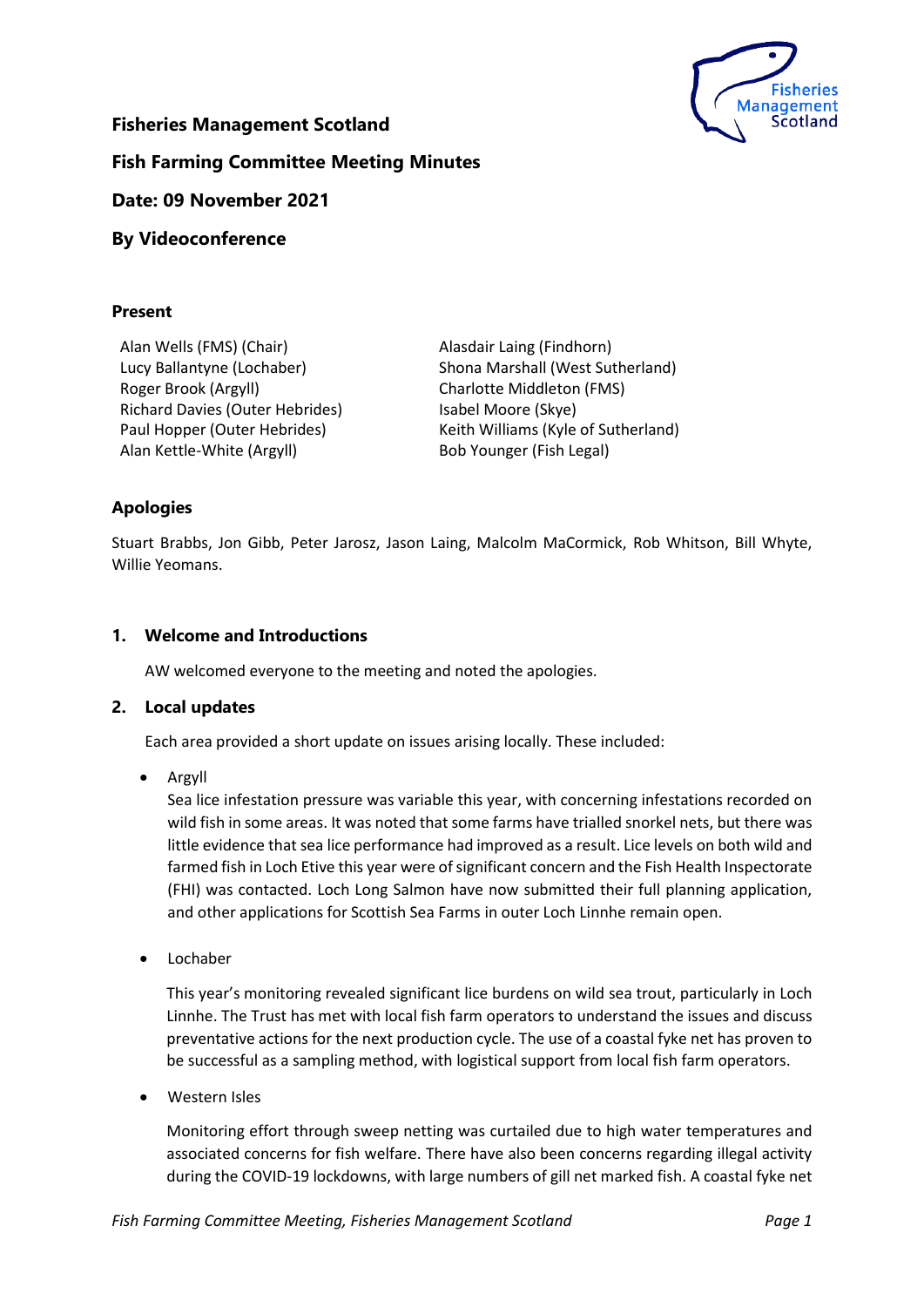was trialled this year and was successful as a mechanism for sampling wild fish. The fyke net will be deployed next year to run throughout the season.

• Skye

There have been some difficulties at local farms this year with Amoebic Gill Disease, which has been associated with high lice levels on farms. High lice levels were also detected on wild sea trout. The Trust will trial a coastal fyke net in 2022. It was also noted that a recent application for a new farm by Organic Sea Harvest was dismissed at appeal.

• Kyle of Sutherland

Discussions with Highland Council continue with regards to the Environmental Management Plan (EMP) required for the Migdale farm in Loch Shin. The recently published report on the influence of farmed salmon escapes on the genetic integrity of wild Atlantic salmon populations by Marine Scotland was relevant to these EMP discussions. The report was discussed in more detail in agenda item 9.

• West Sutherland

Some very high lice levels in Clashnessie Bay were discussed. The situation occurred as a result of Pancreatic Disease on farmed fish this year. A coastal fyke net was trialled this year but the location suggested by NatureScot was unsuitable and the net will be moved to an alternative location next year.

• All

It was noted that the industry are moving to replace pens with larger, 160m<sup>2</sup> pens across most companies. Additionally, an increase in planning applications both for new farms and amendments to existing farms is likely to increase the workload for any Trusts who wish to engage in monitoring impacts of sea lice and escapes, and there was discussion around the capacity of the sector to engage in this work with a view to protecting wild salmonids.

**ACTION:** CM to follow up with the Trusts on further coordinating the approach to wild fish monitoring.

**ACTION:** CM to pull together the 2021 sweep netting data and provide overview.

**ACTION:** CM to continue to engage with the SSPO on accessing historic and current data on the numbers of fish on farm sites.

# **3. West Coast Tracking Project**

There was a discussion about ensuring that the Trusts have suitable capacity to engage in the West Coast Tracking Project and ensure that monitoring work to understand sea lice infestation levels during the wild smolt run, are available. In planning for the second year of the West Coast Tracking Project, some Trusts are investigating the potential for some additional support for the tagging work involved where possible.

### **4. Salmon Interactions Working Group Response & Aquaculture Review**

The Scottish Government published their response to the Salmon Interactions Working Group Recommendations on 5<sup>th</sup> October 2021. The report identifies that "SEPA will become the lead body responsible for managing the risk to wild salmonids" within the reformed regulatory system.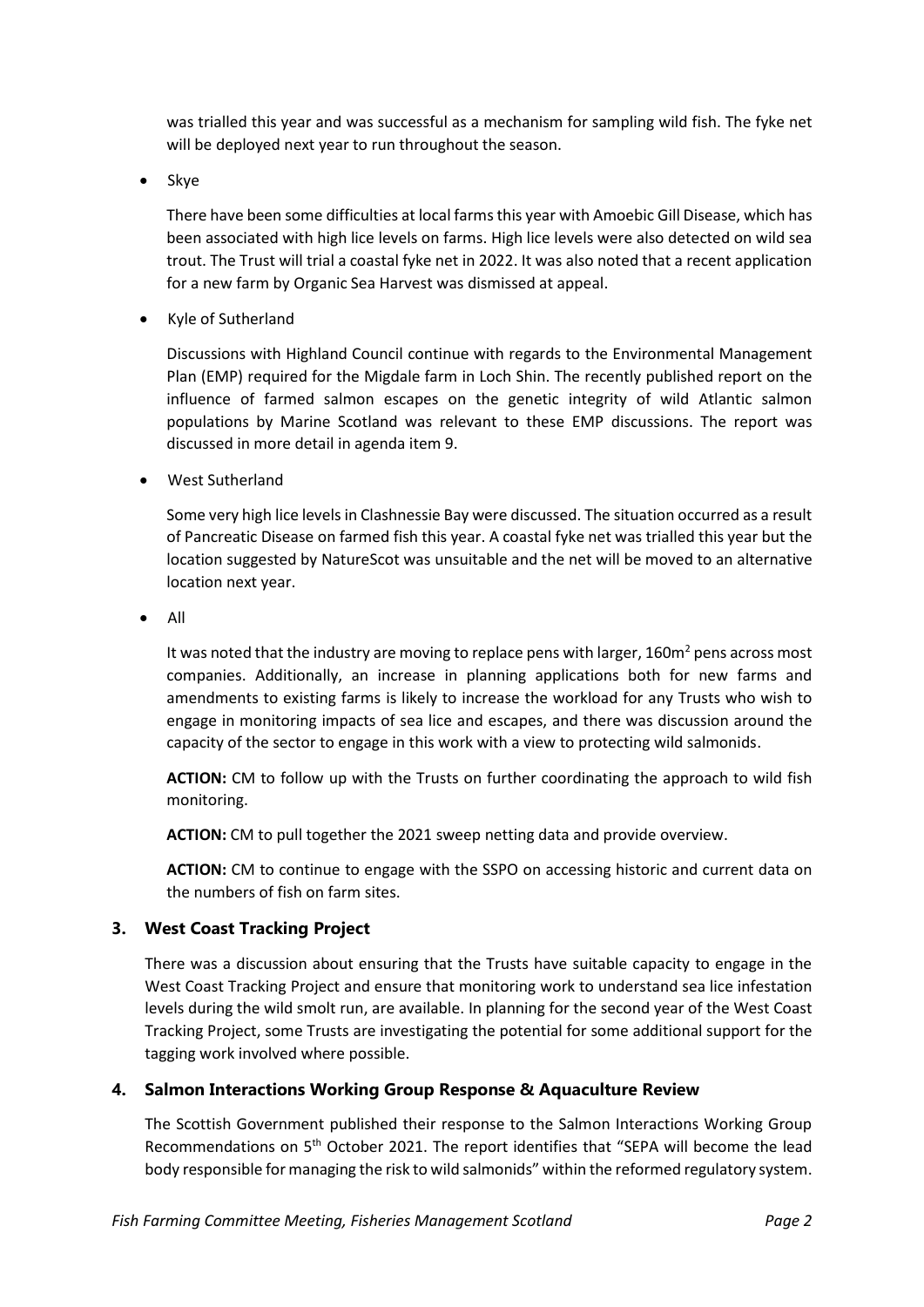Fisheries Management Scotland are urging the Scottish Government to implement these recommendations, as soon as practicable. It was noted that SEPA's consultation on the sea lice Risk Assessment Framework is due before the end of 2021.

All Trusts have contributed to the review of Aquaculture regulation currently being undertaken by Professor Griggs, with a focus on ensuring that this process does not delay the agreed recommendations of the SIWG.

## **5. Planning Updates**

It was noted that appeals for the proposed SSC farm at North Arran and the proposed Organic Sea Harvest on Skye have been dismissed. It was also noted that two CAR licence appeals for new fish farm sites proposed in Orkney were also recently dismissed due to proposed locations near important Maerl bed habitats. Additionally, it was highlighted that Loch Long Salmon's planning proposal for Scotland's first semi-enclosed fish farm is now live, and the public consultation will close at the end of November.

Fisheries Management Scotland have provided further input to SEPA for the first of the three proposed CAR licences for new Dawnfresh sites in the Clyde and will keep members informed of any developments.

**ACTION:** CM will circulate Planning Portal updates to the Committee by e-mail.

## **6. Environmental Management Plans – Overview & Monitoring**

Fisheries Management Scotland continue to support members across the West Coast to ensure that EMPs continue to progress and are as robust as possible. Working alongside members, CM is collating an overview of all current EMPs in place and in progress to ensure that the underlying principles for EMPs remain consistent across regions and companies, and to support with end-ofcycle and ad-hoc review meetings as necessary. CM continues to meet with local Planning Authorities to discuss EMPs as appropriate.

# **7. Fish Health Inspectorate Engagement**

There was a discussion on various members' interactions with FHI this year, and how the weekly published sea lice levels on the Scottish Government website has provided a greater degree of information which has triggered discussion with FHI. Members noted that information regarding on-farm fish health and treatment plans could be more forthcoming.

**ACTION:** CM and AW to continue to engage with Marine Scotland and FHI and to update members on progress.

### **8. Industry Engagement**

The Committee discussed efforts to put in place suitable local engagement mechanisms between farmed and wild fish interests – a recommendation of the Salmon Interactions Working Group. The discussion included the area/companies that should be covered, the scope of the engagement, and the strong drive for progress on this recommendation from the Scottish Parliament.

**ACTION:** CM to engage further with FMS members and operators to take this forward.

# **9. Marine Scotland Genetic Introgression Study**